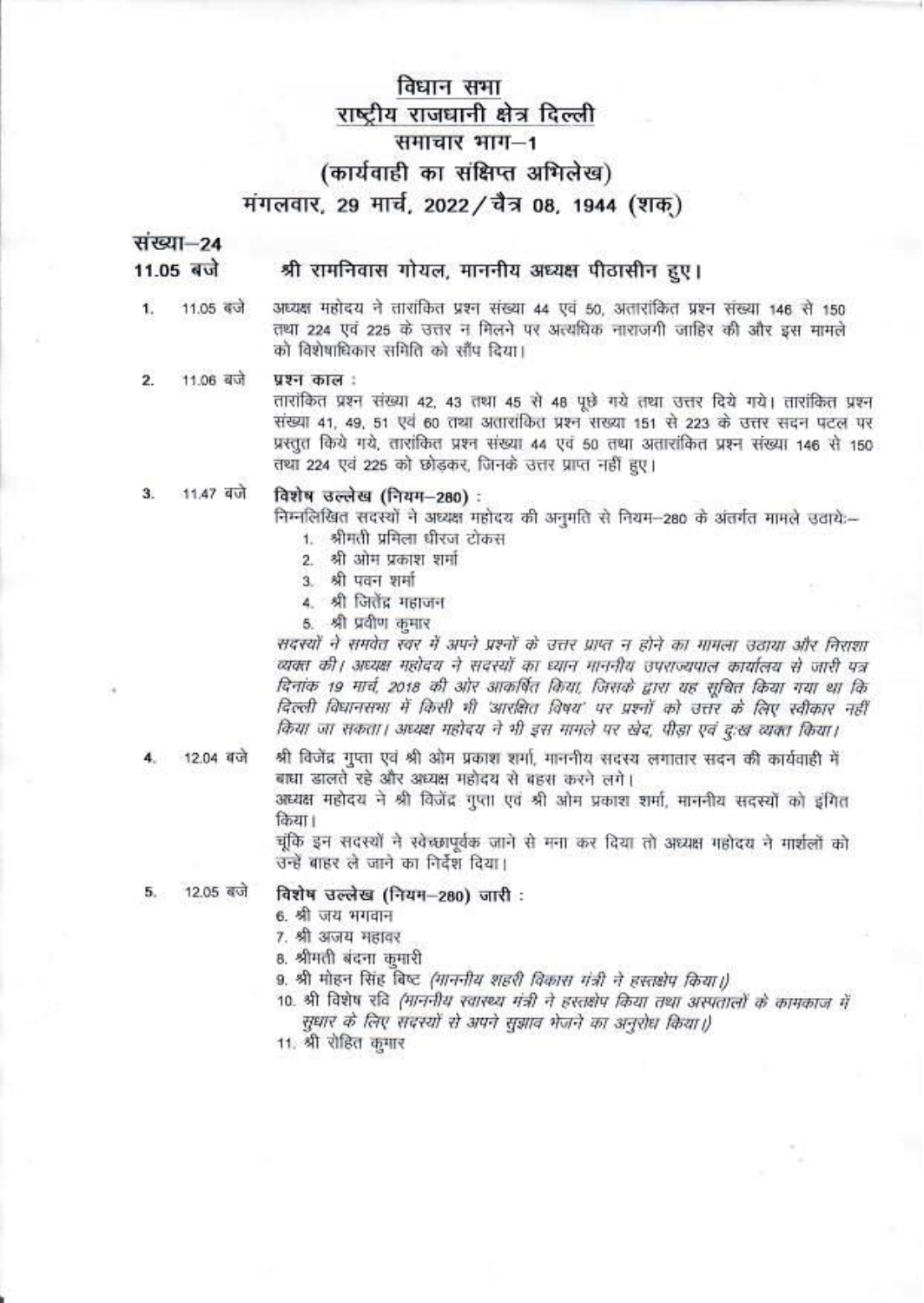12.36 बजे नियम-114 के अंतर्गत प्रस्ताव: 6.

श्री सोमनाथ भारती, माननीय सदस्य ने दिल्ली विधानसभा को ई-विधान सभा अर्थात कागज रहित विधानसभा बनाने के लिए कदम उठाने के लिए धन्यवाद प्रस्ताव प्रस्तुत किया और ई-विधान तथा ई-बजट (2022-23) पर संक्षिप्त वक्तव्य भी दिया। प्रस्ताव को मतदान के लिए रखा गया और ध्वनिमत से स्वीकार हुआ।

12.42 बजे विधेयक का प्रस्तुतीकरण :  $\mathbf{z}$ 

> श्री सत्येन्द्र जैन, माननीय ऊर्जा मंत्री ने सदन की अनुमति से "दिल्ली विद्युत सुधार (संशोधन) विघेयक, 2022" (वर्ष 2022 का विधेयक संख्या-06) को पुरस्थापित किया।

वार्षिक बजट (2022-23) पर चर्चा जारी : 8. 12.44 बजे

- 11. श्री ऋतुराज गोविंद
- 12. श्रीमती बंदना कुमारी
- 13. श्री रोहित कुमार
- 14. श्री मदन लाल
- 15. श्री अमानातुल्लाह खां
- 16. श्री जितेंद्र महाजन
- 17. श्री राजेश ऋषि

अध्यक्ष महोदय ने सदन अपराहन 2.30 बजे तक के लिए स्थगित किया। 9.  $01.53$  dvi

02.40 बजे सदन पनः समवेत हआ। 10. अध्यक्ष महोदय पीठासीन हए।

नियम--114 के अंतर्गत प्रस्ताव : 11. 02.40 बजे

> श्री कूलदीप कुमार, माननीय सदस्य ने श्री अरविंद केजरीवाल, माननीय मख्यमंत्री को 25 फरवरी, 2022 से 24 मार्च, 2022 तक डॉ. बाबा साहब अम्बेडकर के जीवन और शिक्षाओं पर भव्य संगीतमय नाटक आयोजित करने और राष्ट्रीय राजधानी क्षेत्र, दिल्ली सरकार के कार्यालयों में केवल बाबा साहब अम्बेडकर तथा शहीद मगत सिंह के चित्र लगाने के निर्णय पर बधाई दी।

12. 02.43 बजे

18. श्री जरनैल सिंह

19. श्री राजेश गुप्ता

20. श्रीमती राखी बिरला, माननीय उपाध्यक्ष

वार्षिक बजट (2022-23) पर चर्चा जारी :

21. श्री रामवीर सिंह बिधूडी, माननीय नेता प्रतिपक्ष

22. श्री इमरान हसैन, माननीय खादय एवं संभरण मंत्री

(03.38 बजे : श्री गोपाल राय. माननीय विकास मंत्री ने श्री रामवीर सिंह बिघुडी, माननीय नेता प्रतिपक्ष की टिप्पणी पर संक्षिप्त वक्तव्य दिया और अध्यक्ष महोदय की अनुमति से वर्ष 2020–21 तथा 2021–22 में निविदाओं (सिंचाई एवं बाद नियंत्रण) की सूची को प्रति प्रस्तत की।

13. श्री सत्येन्द्र जैन, माननीय स्वारस्थ मंत्री

श्री मनीष सिसोदिया, माननीय उप मुख्यमंत्री ने चर्चा का उत्तर दिया।

(04.01 बजे : प्रतिपक्ष के गाननीय सदस्यों श्री अजय महावर, श्री अनिल कुमार बाजपेयी और श्री जितेंद्र महाजन ने हंगामा किया और माननीय मुख्यमंत्री से कश्मीरी पंडितों पर उनकी कथित टिप्पणी के लिए क्षमा याचना की गांग की। अध्यक्ष महोदय ने बार-बार सदस्यों से अपना आसन ग्रहण करने का अनुरोध किया लेकिन उन्होंने अपनी मांग को जारी रखते हुए सदन की कार्यवाही को बाघित किया।

तब अध्यक्ष महोदय ने मार्शलों को प्रतिपक्ष के माननीय सदस्यों श्री अजय महावर, श्री अनिल कुमार बाजपेयी और श्री जितेंद्र महाजन को सदन से बाहर ले जाने के लिए निर्देश दिया। श्री रामवीर सिंह बिघुडी, माननीय नेता प्रतिपक्ष ने विरोधस्वरूप बहिर्गमन किया।)

श्री अरविंद केजरीवाल, माननीय मुख्यमंत्री ने भी अपने विचार व्यक्त किये।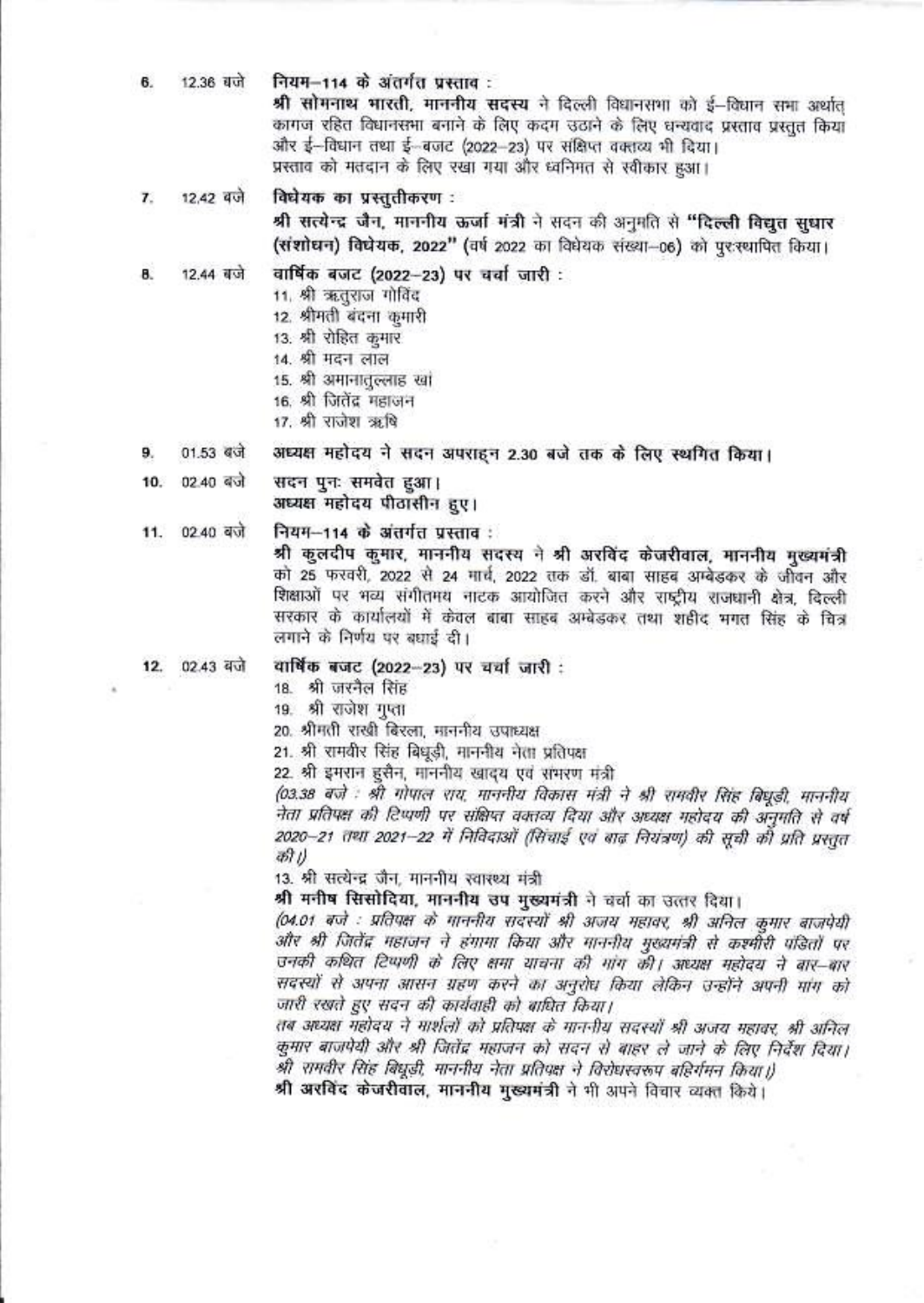| 13. 04.23 बजे            |               | वित्त वर्ष 2022–23 हेतु अनुदान मांगों पर विचार तथा पारित करना :<br>श्री मनीष सिसोदिया, माननीय उप मुख्यमंत्री द्वारा वित्त वर्ष 2022-23 के लिए दिनांक 26<br>मार्च, 2022 को प्रस्तुत अनुदान मांगों पर मांग-अनुसार विचार किया गया।<br>अनुदान मांगों को मतदान के लिए रखा गया और ध्वनि मत से स्वीकार किया गया।                                                                                                                                                                                     |
|--------------------------|---------------|-----------------------------------------------------------------------------------------------------------------------------------------------------------------------------------------------------------------------------------------------------------------------------------------------------------------------------------------------------------------------------------------------------------------------------------------------------------------------------------------------|
|                          | 14. 04.29 बजे | विनियोजन (संख्या—3) विघेयक :<br>माननीय उप मुख्यमंत्री ने सदन की अनुमति से 'दिल्ली विनियोजन (संख्या-3) विधेयक, 2022<br>(2022 का विधेयक संख्या 05)' को सदन में पुर:स्थापित किया।<br>प्रस्ताव मतदान के लिए रखा गया तथा ध्वनि मत से स्वीकार हुआ।<br>विधेयक पर खण्डवार विचार हुआ।<br>माननीय उप मुख्यमंत्री ने प्रस्ताव किया कि उक्त विघेयक को पारित किया जाये।<br>प्रस्ताव मतदान के लिए रखा गया तथा ध्वनि मत से स्वीकार हुआ।                                                                       |
|                          | 15. 04.32 बजे | विघेयक पर विचार तथा पारित करना :<br>श्री सत्येन्द्र जैन, माननीय ऊर्जा मंत्री ने प्रस्ताव किया कि सदन में दिनांक 29 मार्च, 2022<br>को पुरस्थापित "दिल्ली विद्युत सुधार (संशोधन) विधेयक, 2022" (वर्ष 2022 का विधेयक<br>संख्या-06) पर विचार किया जाये।<br>श्री सत्येन्द्र जैन, माननीय ऊर्जा मंत्री ने संक्षिप्त वक्तव्य दिया।<br>विधेयक पर खण्डवार विचार हुआ।<br>माननीय मंत्री ने प्रस्ताव किया कि उक्त विधेयक को पारित किया जाये।<br>प्रस्ताव मतदान के लिए रखा गया तथा ध्वनि मत से स्वीकार हुआ। |
| 16.                      | 04.34 बजे     | अध्यक्ष महोदय ने सदन को सूचित किया कि श्री राघव चड़ढा ने दिल्ली विघानसभा से अपना<br>त्यागपत्र दे दिया है और उन्होंने इसे दिनांक 28 मार्च, 2022 को स्वीकार कर लिया है।                                                                                                                                                                                                                                                                                                                         |
| 17.                      | 04.35 बजे     | श्रीमती राखी बिरला, माननीय उपाध्यक्ष ने श्री राम निवास गोयल, माननीय अध्यक्ष द्वारा<br>'दल—बदल कानून' पर लिखित पुस्तक का विमोचन करने के लिए श्री अरविंद केजरीवाल,<br>माननीय मुख्यमंत्री से अनुरोध किया।<br>श्री अरविंद केजरीवाल, माननीय मुख्यमंत्री ने 'दल—बदल कानून' पर पुस्तक का विमोचन<br>किया।<br>अध्यक्ष महोदय ने पुस्तक की विषय वस्तु के बारे में एक संक्षिप्त वक्तव्य दिया।                                                                                                             |
| 18.                      | 04.37 बजे     | अध्यक्ष महोदय ने सदन को अनिश्चितकाल तक के लिए स्थगित करने से पहले माननीय<br>मुख्यमंत्री, माननीय उप मुख्यमंत्री, माननीय मंत्रीगण, माननीय नेता प्रतिपक्ष तथा माननीय<br>सदस्यों के प्रति आमार व्यक्त किया।<br>अध्यक्ष महोदय ने विधानसभा सचिवालय के स्टाफ, दिल्ली सरकार के विभिन्न विभागों के<br>अधिकारियों तथा स्टाफ, सुरक्षा एजेंसियों और मीडिया का सदन की कार्यवाही के सुचारू<br>संचालन में सहयोग देने के लिए भी आभार व्यक्त किया।                                                             |
| 19.                      | 04.38 बजे     | राष्ट्र गान : जन-गण-मन                                                                                                                                                                                                                                                                                                                                                                                                                                                                        |
|                          |               | सदन अनिश्चितकाल तक के लिए स्थगित हुआ।                                                                                                                                                                                                                                                                                                                                                                                                                                                         |
| दिल्ली<br>29 मार्च, 2022 |               | राज कुमार<br>सचिव                                                                                                                                                                                                                                                                                                                                                                                                                                                                             |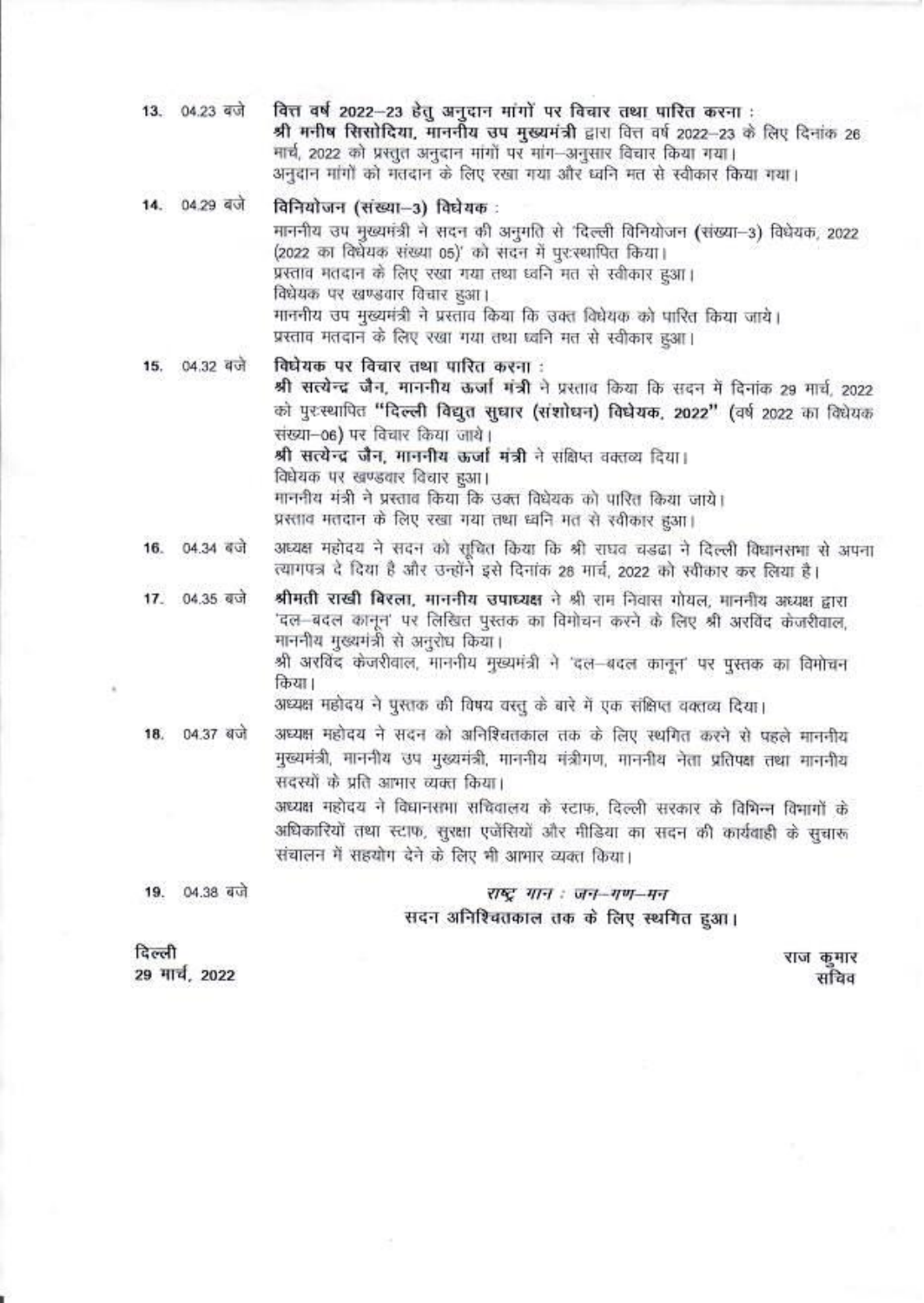## LEGISLATIVE ASSEMBLY NATIONAL CAPITAL TERRITORY OF DELHI

#### Bulletin Part-I

## (Brief summary of proceedings) Tuesday, 29 March 2022 / 08 Chaitra 1944 (Saka)

#### No. 24 11.05 AM

#### Sh. Ram Niwas Goel, Hon'ble Speaker in-Chair

1. 11.05 AM The Chair expressed serious displeasure on non-receipt of replies of Starred Questions No. 44& 50, Un-starred Questions No. 146 to 150, 224 & 225 and referred the same to Committee of Privileges.

### 2. 11.06 AM Question Hour :

Starred Questions No. 42,43 & 45 to 48 were asked and replied to. Replies to Starred Questions No. 41, 49, 51 to 60& Un-Starred Questions Nos. 151 to 223 were laid on the table except replies to StarredQuestion No. 44 & 50 andUn-starredQuestion No. 146 to 150, 224 & 225, which were not received.

#### 3. 11.47 AM Special Mention (Rule-280) :

The following Members raised matters under Rule-280 with the permission of the Chair.

- 1. Smt. Pramila DhirajTokas
- 2. Shri Om Prakash Sharma
- 3. Shri Pawan Sharma
- 4. Shri Jitender Mahajan
- 5. Shri Praveen Kumar

Members raised the matter of non-receipt of replies of their questions in chorus and expressed disappointment. The Chair drew the attention of the Members to the letter dated 19<sup>th</sup> March, 2018 issued from Hon'ble LG's Office vide which it was informed that questions on any "reserved subject" cannot be admitted for answer in the Delhi Legislative Assembly. The Chair also expressed his regret, pain and anguish on the issue.

4. 12.04 PM Shri Vijender Gupta & Shri Om Prakash Sharma, Hon'ble Members continuously disturbed the proceedings of the House and argued with the Chair. The Chair named Shri Vijender Gupta & Shri Om Prakash Sharma, Hon'ble Members. As the Members refused to withdraw voluntarily, the Chair directed the Marshalls to

escort them out.

### 5. 12.05 PM Special Mention (Rule-280) continued :

- 6. Shri Jai Bhagwan
- 7. Shri Ajay Mahawar
- 8. Smt. Bandana Kumari
- 9. Shri Mohan Singh Bisht (Hon'ble Minister of Urban Development intervened).
- 10. Shri Vishesh Ravi (Hon'ble Minister of Health intervened and requested the Members to send their suggestions for improvement of functioning of Hospitals).
- 11. Shri Rohit Kumar

#### 6. 12.36 PM Motion Under Rule-114 :

Shri Somnath Bharti, Hon'ble Member moved a Motion of Thanks for initiating steps to make Delhi Legislative Assembly an e-vidhan Sabha i.e. a paperless Assembly and also made a brief statement on e-vidhan and e-Budget (2022-23). The Motion was put to vote and adopted by voice vote.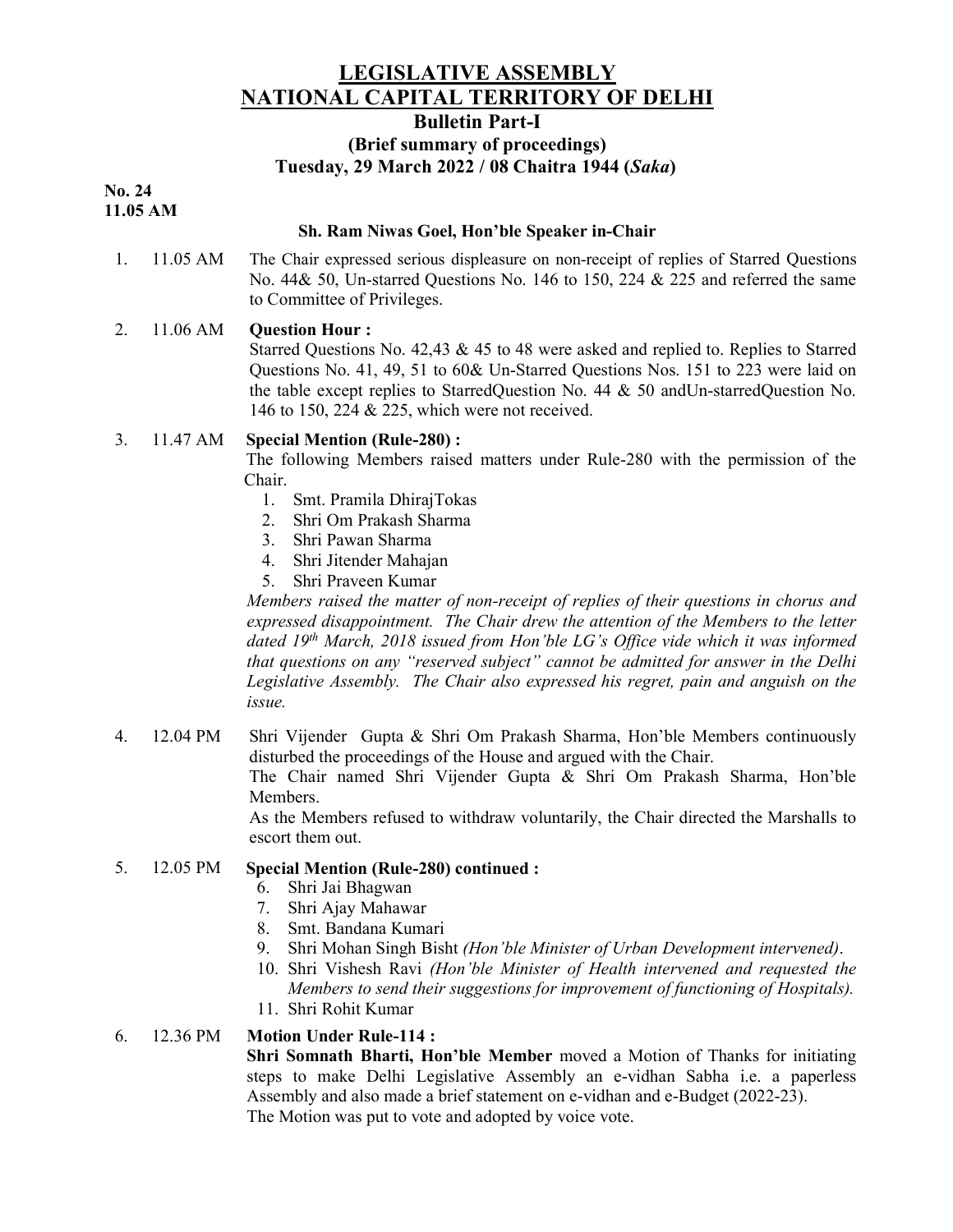7. 12.42 PM Introduction of Bill :

Shri Satyendar Jain, Hon'ble Minister of Power introduced 'The Delhi Electricity Reforms (Amendment) Bill, 2022" (Bill No. 06 of 2022) with the leave of the House.

- 8. 12.44 PM Discussion on Annual Budget (2022-23) continued :
	- 11. Shri Rituraj Govind
	- 12. Smt. Bandana Kumari
	- 13. Shri Rohit Kumar
	- 14. Shri Madan Lal
	- 15. Shri Amanatullah Khan
	- 16. Shri Jitender Mahajan
	- 17. Shri Rajesh Rishi
- 9. 01.53 PM The Chair adjourned the House till 02:30 PM.

### 10. 02.40 PM House reassembled.

Hon'ble Speaker in-Chair.

#### 11. 02.40 PM Motion Under Rule-114 :

Shri Kuldeep Kumar, Hon'ble Member congratulated Shri Arvind Kejriwal, Hon'ble Chief Minister for organising a grand musical play on the life and teachings of Dr. Baba Saheb Ambedkar from 25<sup>th</sup> February 2022 to 24<sup>th</sup> March, 2022 and also on the decision to display the portraits of Baba Saheb Ambedkar and Shaheed Bhagat Singh only in offices of Govt. of NCT of Delhi.

#### 12. 02.43 PM Discussion on Annual Budget (2022-23) continued :

- 18. Shri Jarnail Singh
- 19. Shri Rajesh Gupta
- 20. Smt. Rakhi Birla, Hon'ble Deputy Speaker
- 21. Shri Ramvir Singh Bidhuri, Hon'ble Leader of Opposition
- 22. Shri Imran Hussain, Hon'ble Minister of Food & Supplies

(03.38 PM : Shri Gopal Rai, Hon'ble Minister of Development made a brief statement on the observation of Shri Ramvir Singh Bidhuri, Hon'ble Leader of Opposition and laid copy of list of Tenders (I&FC) in 2020-21 & 2021-22 with the permission of the Chair).

23. Shri Satyendar Jain, Hon'ble Minister of Health Shri Manish Sisodia, Hon'ble Deputy Chief Minister replied to the discussion.

(04.01 PM Shri Ajay Mahawar, Shri Anil Kumar Bajpai & Shri Jitender Mahajan, Hon'ble Members of Opposition created a ruckus and demanded an apology from Hon'ble Chief Minister for his alleged remarks on Kashmiri Pandits. The Chair repeatedly requested the Members to take their seats but they continued with their demand and disturbed the proceedings of the House.

The Chair then directed the Marshalls to escort Shri Ajay Mahawar, Shri Anil Kumar Bajpai & Shri Jitender Mahajan, Hon'ble Members of Opposition out of the House. Sh. Ramvir Singh Bidhuri, Hon'ble Leader of Opposition walked out in protest).

Shri Arvind Kejriwal, Hon'ble Chief Minister also expressed his views.

13. 04.23 PM Consideration & Passing of Demands for Grants for the financial year 2022-23 : The Demands for Grants presented on 26th March 2022 by Shri Manish Sisodia, Hon'ble Deputy Chief Minister were considered demand-wise. The Demands were put to vote and adopted by voice vote.

## 14. 04.29 PM Appropriation (No.3) Bill, 2022: Hon'ble Deputy Chief Minister introduced the 'The Delhi Appropriation (No.3) Bill,

2022' (Bill No. 05 of 2022) with the leave of the House. The Motion was put to vote and adopted by voice-vote.